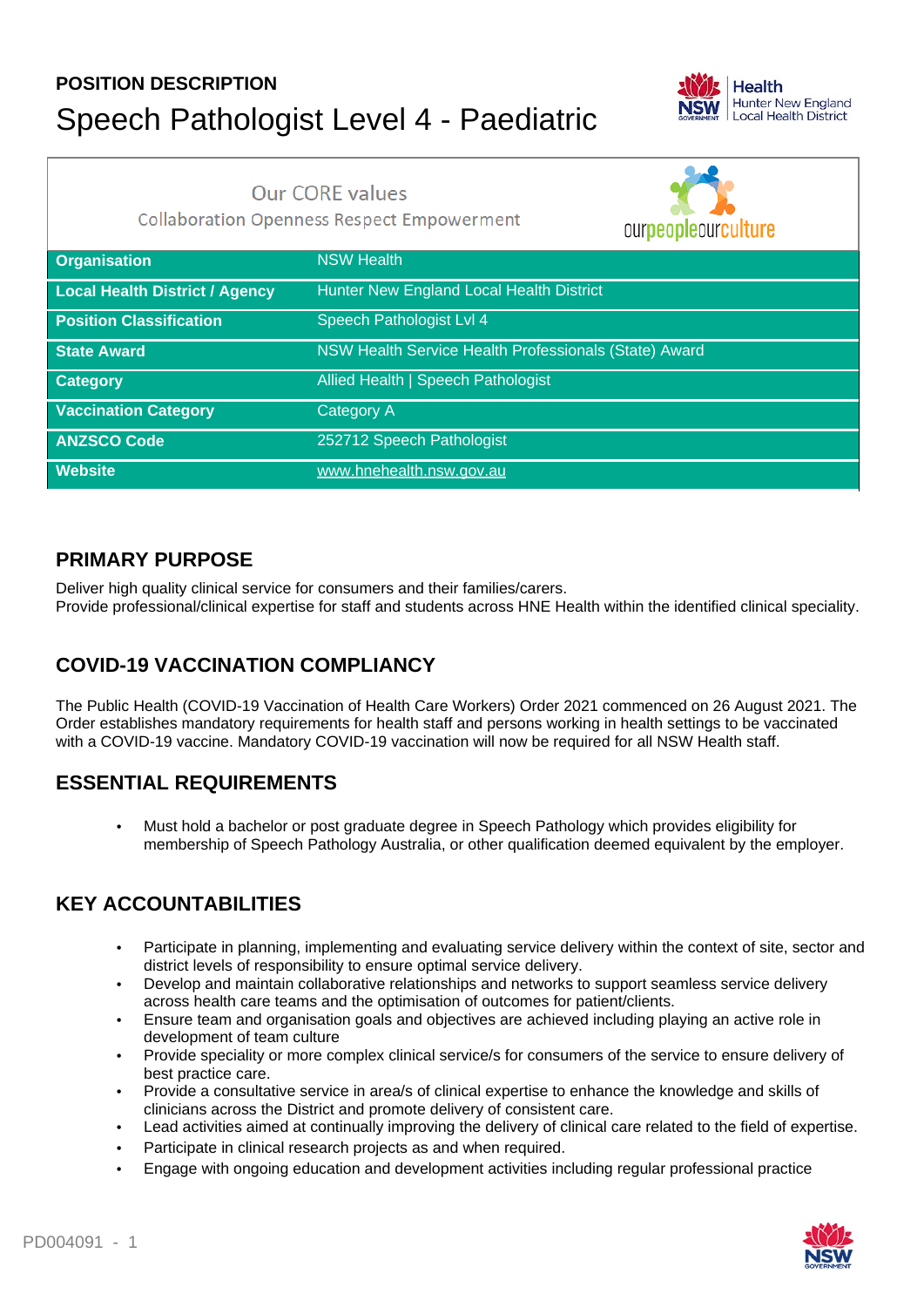## **POSITION DESCRIPTION** Speech Pathologist Level 4 - Paediatric



supervision.

- Provide education and supervision for less experienced professionals and students to ensure their ongoing professional development.
- Actively contribute to working groups/projects aimed at enhancing service delivery.
- Model and actively promote workplace behaviour that reflects the HNE Health Values Charter and NSW Health Code of Conduct; drive, lead and model behaviours to staff and patients that reflect the Excellence Framework (Every Patient, Every Time), including 90 day action plans; accountability meetings; leader and service rounding and ensure work is conducted in a manner that demonstrates values of cultural respect in accordance with HNE Health's Closing the Gap strategy
- Comply with and implement the NSW Health Work Health and Safety Better Practice Procedures and relevant District procedures by identifying, assessing, eliminating / controlling and monitoring hazards and risks within the workplace, to the extent of delegated authority for the role and escalating to the appropriate Management level if the issue exceeds the extent of delegated authority for the role.

#### **KEY CHALLENGES**

- Applying evidence based practice while dealing effectively & efficiently with a broad range of issues including interventions, health promotion programs, education and research.
- Managing human resources to meet service delivery targets in conjunction with the demand for clinical consultancy.
- Managing organisational change by providing expertise, leadership, guidance and direction to staff.Ensuring delivery of care for patients with complex needs by prioritising competing demands and allocating resources in an environment requiring adaptation to a variety of clinical settings.

| <b>Who</b>                                           | <b>Why</b>                                                                                                         |  |
|------------------------------------------------------|--------------------------------------------------------------------------------------------------------------------|--|
| Manager / team leader                                | For day to day supervision and direction.                                                                          |  |
| Less experienced staff and students                  | Mentor and supervise to ensure their ongoing professional<br>growth and enhanced application of clinical knowledge |  |
| Health Professionals/Multidisciplinary Team          | For consultation and advice regarding clinical risk, care<br>planning and clinical handover                        |  |
| <b>Community Partners/Care and Service Providers</b> | Liaise with other providers to ensure seamless continuum of<br>care between services                               |  |
| Universities/Educational institutions                | Two way support with training and/or students                                                                      |  |

### **KEY RELATIONSHIPS**

### **SELECTION CRITERIA**

- 1. Demonstrated ability to proactively prioritise across a team to balance the delivery of patient care and non-clinical demands to meet deadlines
- 2. Demonstrated application of verbal communication and interpersonal skills in building and maintaining effective professional and therapeutic relationships.
- 3. Demonstrated ability to teach and mentor colleagues, other health professionals and students.